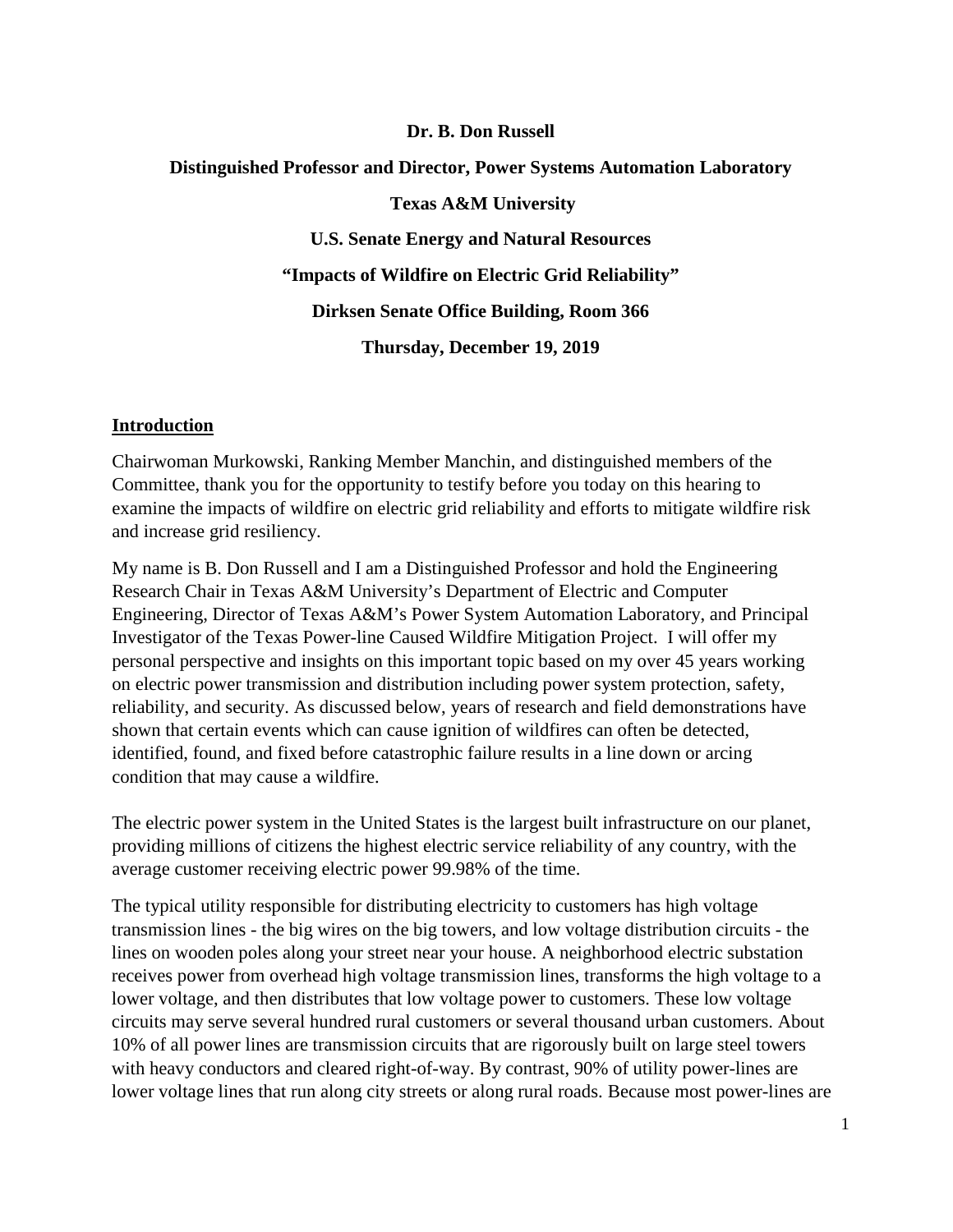lower voltage distribution circuits and because transmission lines at high voltage must be built with a far more rigorous construction, it is the numerous distribution circuits that most often experience faults, tear downs, or failures of components.

An electric utility may have tens of thousands of miles of electrical conductor in the air and cable under the ground, a system that is supported by millions of components including poles, insulators, clamps, connectors, switches, transformers, and capacitors. Power components are designed to last for many decades, most without requiring scheduled maintenance or inspection. But, sooner or later, all manmade systems and devices fail! On any given day, on any given electric circuit, a connector or clamp may fail causing an outage, dropping a line to the ground, and on rare occasions starting a fire. The failure rate of components is extremely low, but the consequences of a single failure can be devastating if a major fire is ignited or a person is electrocuted.

A distribution circuit may go years without a single failure or may experience multiple failures in a short period of time. Failures cannot be predicted statistically because components that are designed to last 40 years in service very rarely fail. Additionally, most outages and damage to circuits are caused by external forces such as high winds, ice storms, and trees tearing down lines. Failures on distribution circuits are rare, but power-lines are the cause of some wildfires.

Work by the Texas A&M Forest Service found that in a three-year study period, over 4,000 wildfires were caused by power-lines in Texas. While many of these fires were small, some had devastating economic effects and caused loss of life. A fire in an urban area that cannot spread may have little consequence, but often power-line caused fires occur in rural areas and therefore go unnoticed, spreading in high wind conditions until they are uncontrollable causing significant damage.

Following the devastating 2011 wildfires in Texas, some of which were caused by power distribution circuits, the legislature in the state of Texas authorized the Texas Power-line Caused Wildfire Mitigation Project to study the causes and possible solutions to wildfires. Principal investigators Dr. B. Don Russell and Research Professor Carl Benner of the Power System Automation Laboratory at Texas A&M University began a four-year study with seven participating utilities. During this study, 60 electrical circuits were instrumented to capture all naturally occurring failures of devices and mis-operations of equipment that could affect power system reliability or potentially be fire ignition causes.

Outside of Texas, in response to the increased number and intensity of wildfires, utilities in high fire risk areas have proposed numerous physical infrastructure upgrades and operating changes. These include the following:

- Harden physical structures, including better poles, covered wire, non-expulsion fuses, and increased conductor spacing.
- Increase vegetation inspection, pruning, and clearing.
- Further explore and exploit smart meter capabilities.
- Expand deployments of weather stations and high-definition cameras.
- Use monitored reclosers, sensitive protection settings, and fallen wire detection.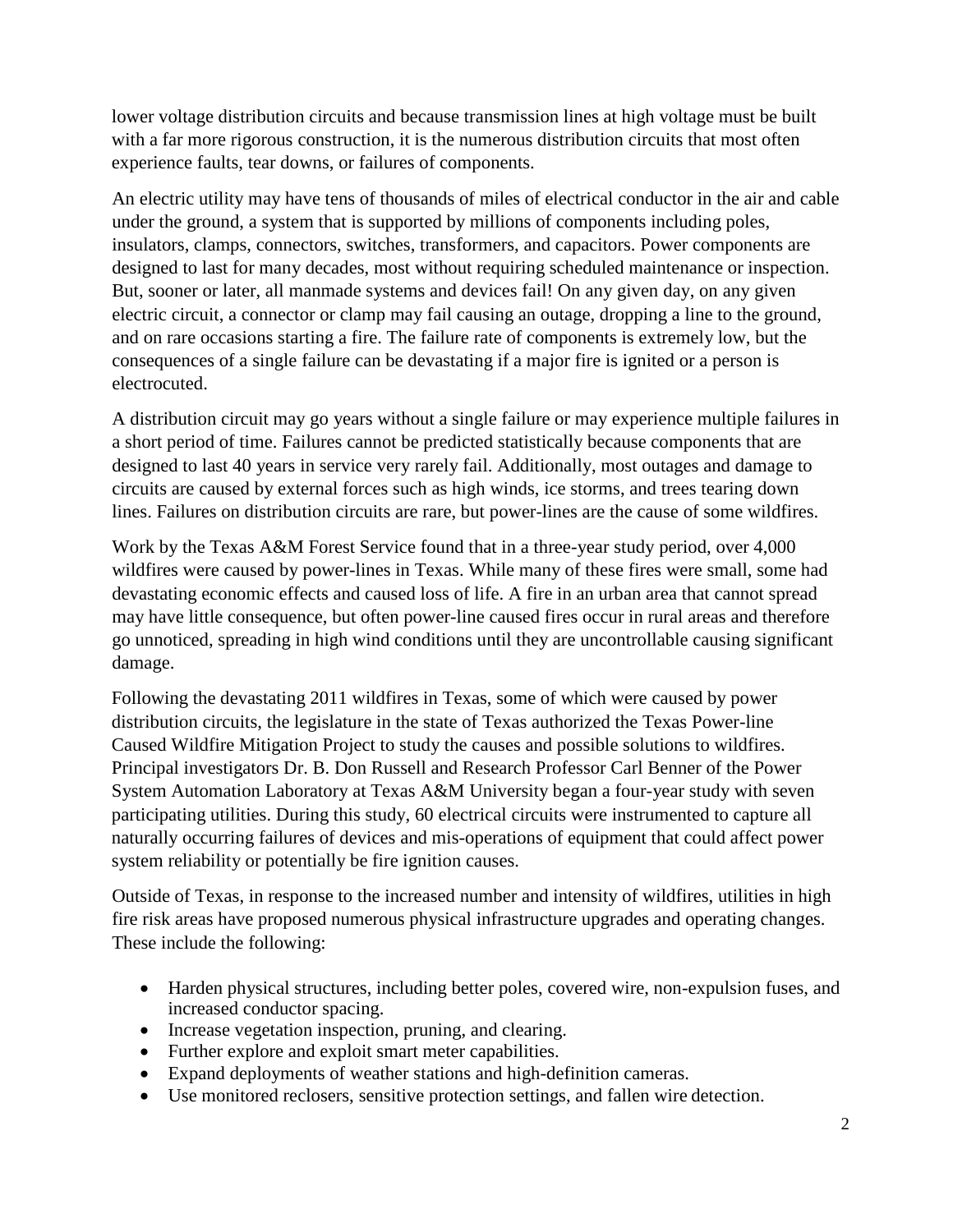In general, the concept is to harden distribution circuits so that they fail less often and exhibit more rigor in response to adverse weather conditions such as high winds. Increasing the strength of circuit lines and poles and increasing inspection and maintenance will have a positive effect. However, research has shown that many fires in recent years would not have been prevented by these upgrades.

What is notable about the above list of upgrades is that it emphasizes stronger structures and better response to high current faults as they occur, but none of these upgrades address the issue of circuit health monitoring, fault prediction, or real-time diagnostics to identify degrading electrical conditions and device failures. Stronger circuits still leave utilities in a reactive mode – wait until the catastrophic failure occurs, then react. Texas A&M research has found an effective, proactive approach to device failures and mis-operations – find and fix before catastrophic failure!

## **Electric Utility State of the Art**

Most utilities today use state-of-the-art protection and monitoring systems to operate electric distribution circuits. It is common to find modern, digital protection devices (i.e. protective relays) that can rapidly detect the presence of a high current fault and de-energize the affected portion of the circuit. Sophisticated systems have been developed that allow for the automatic sectionalizing of circuits to reconnect as many customers as possible following the isolation of a faulted section. Smart meters assist in identifying outage areas. Supervisory control and data acquisition systems (i.e. SCADA) provide operators important information such as which protective devices have operated.

All the above systems have a common operating feature. Today protection devices and fault monitoring systems are "reactive" in nature. They activate, operate, or document the presence of a high current fault on a distribution circuit. The systems available to utilities and commonly used today are not predictive or diagnostic about the health of the power system. They do not "see" developing failure mechanisms; they react to the ultimate catastrophic failure.

Figure 1 graphically shows the current operating paradigm for electric utilities. Utility operators must assume that an electric circuit that is successfully delivering energy to customers is "normal and healthy" until it is known that an outage or a major electrical fault has occurred. In other words, the system is by definition "normal" until it is known to be "broken." Most often, a circuit that has faulted is only known to operators when customers call to report "lights out."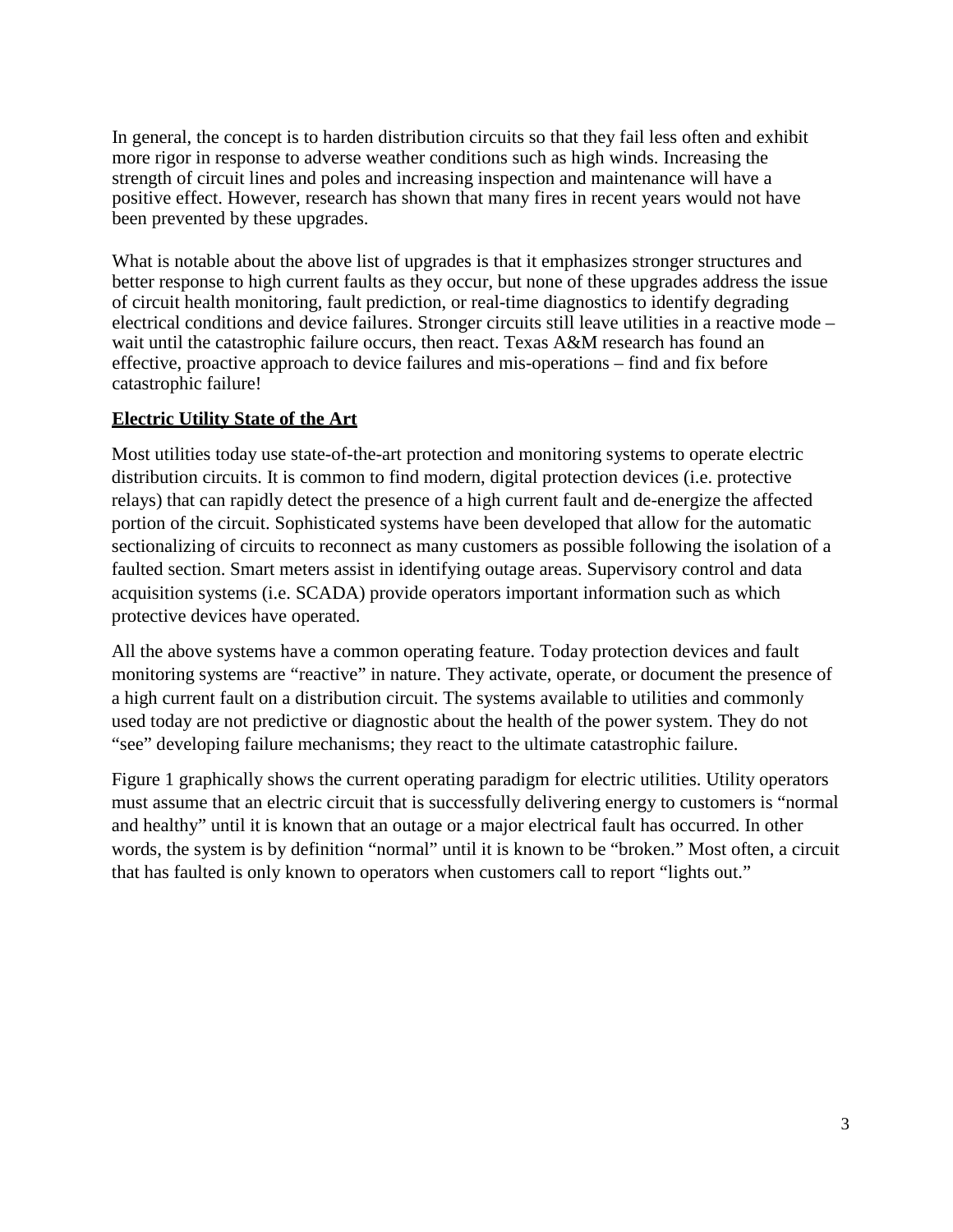

Key to better circuit management is early awareness of actual circuit activity.

Figure 1: Distribution Circuit Operating Paradigms

Our research has shown that the current operating assumptions of utilities is incorrect. Many of the failures on a distribution circuit do not occur precipitously, but rather have a relatively long period of degradation leading up to catastrophic failure. The reality is that circuits are healthy until the initial, incipient stages of a failing device begins. The initial unhealthy period is often characterized by very subtle, low magnitude electrical signals that can occur with many precursor events leading up to final failure. If during this incipient failure period the failing device or failing component can be found, repaired, or replaced, then catastrophic circuit failure can be avoided. Clearly, this means that an outage, a downed line, or a fire can be prevented.

# **Power-line Caused Fires**

To properly understand power-line caused fires, we must understand the common causes of electric circuit wildfire ignition. It should be first noted that if we take all causes of wildfires into consideration, electric power circuits are not among the most common causes. Yet certain conditions and events on electric circuits do represent possible fire ignition mechanisms. These include the following.

- Conductors slapping together with arcing, resulting in the emission of heated or combusting metal particles
- Failing devices or apparatus in a melting or arcing condition
- Downed conductors caused by mechanical or electrical failures
- Arcing conditions and combustion because of intrusion of vegetation or other foreign objects.

The Power System Automation Laboratory at Texas A&M conducted a 15-year longitudinal study of electric circuit failure mechanisms. The study, involving over 100 circuits on a dozen utilities, has captured high fidelity recordings, documenting hundreds of thousands of circuit events. This largest database of its kind coupled with the findings of the Texas wildfire mitigation study has enabled researchers to study how, why, and under what conditions circuits fail and when these failures cause fires. A few examples related to wildfire ignition follow; the cases cited are composite simplifications taken from naturally occurring events recorded on operating utility circuits.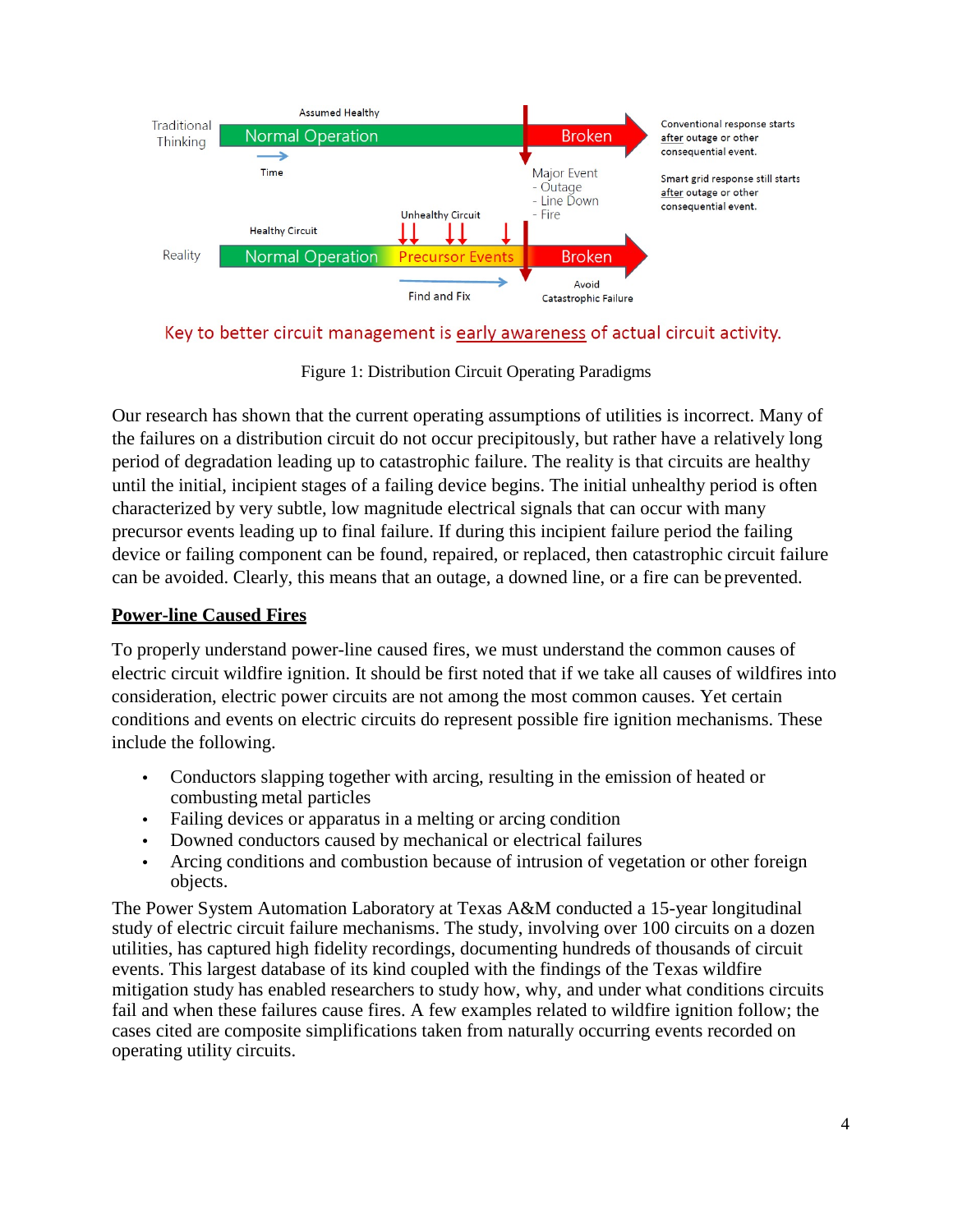## *Case 1: Arcing downed conductor*

A downed line can be a competent ignition mechanism as shown in the arcing downed conductor in Figure 2. Lines can fall due to device failures such as component overheating and arcing connections or due to trees tearing lines down.



Figure 2: Downed line arcing Figure 3: Arcing clamp

An arcing clamp can cause erosion of a conductor, causing it to be severed. Figure 3 shows the damage in the jaws of a clamp that can erode a conductor causing it to break, fall, and arc to ground. A failing clamp can be in an incipient failure mode for hours, days or even weeks. The failure mechanism is often gradual, progressive, and accelerating. The eroding and melting clamp is most often undetectable and unidentifiable by traditional protection and monitoring systems used today by utilities.

Identifying and replacing the failing clamp before a high-risk day can prevent a fallen conductor which can start a fire.

## *Case 2: Failing devices – falling melted metal*

Melted metal can fall from the jaws of a clamp or switch due to resistive heating and/or arcing, as seen in Figure 3. This burning or heated metal represents a competent ignition mechanism. What is not known by a utility is that the clamp failure mechanism may have existed for weeks without any notice to operators.

In its incipient stage, a few seconds of arcing may be followed by hours of quiescence, with no abnormal electrical behavior. The deteriorating condition is likely undetectable by even ground crew visual inspection, except possibly during active flareup. The electrical waveform presented in Figure 4 reveals the very subtle electrical signals from a failing clamp. This signal cannot be detected by protection equipment commonly used today by utilities. Research has now shown that this signature can be detected by advanced waveform analytics.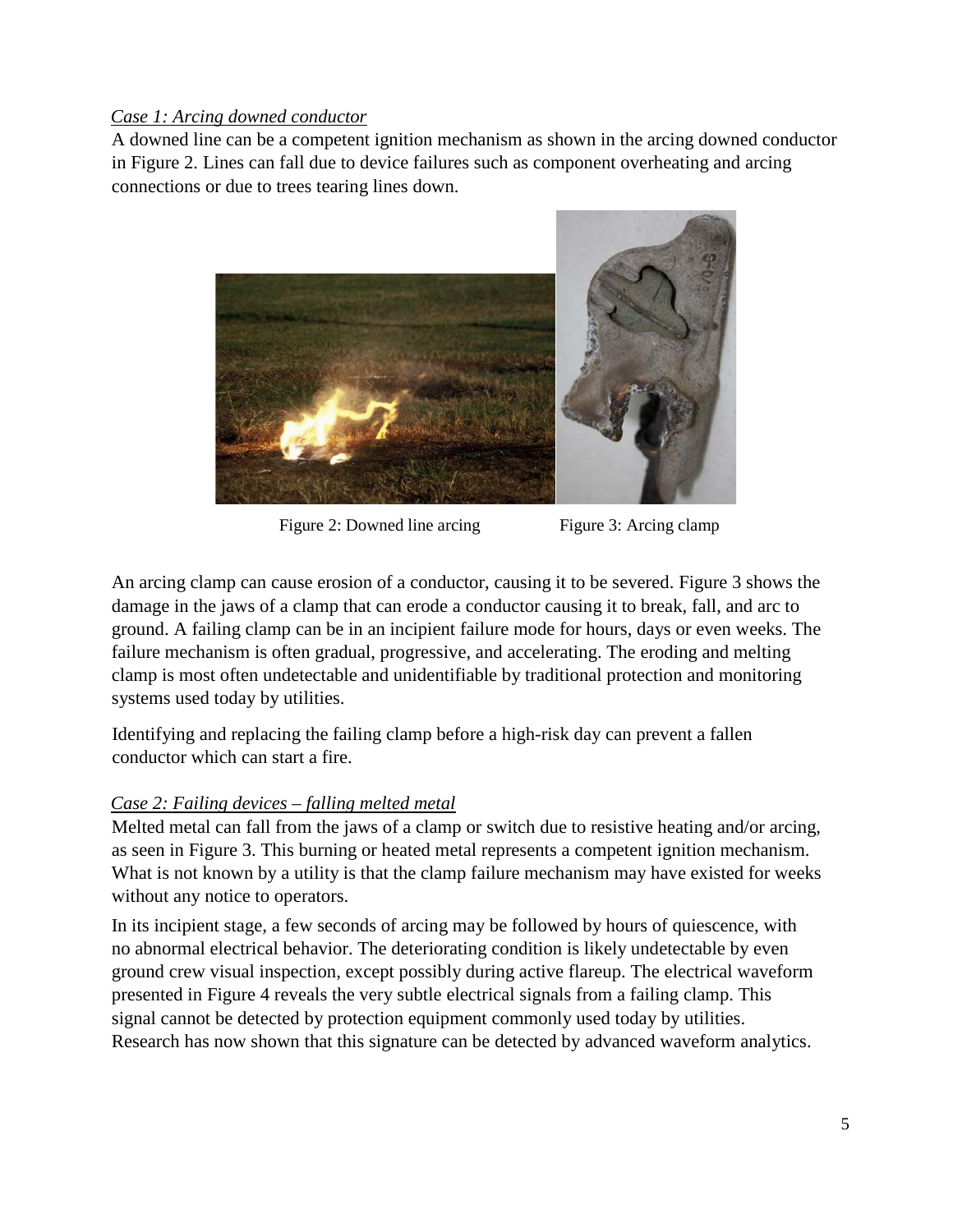

Figure 4: Failing line clamp electrical signature

# *Case 3: Conductors clashing and emitting ignition particles*

The arcing caused by contact between two phase conductors or phase to neutral can cause a fire if significant metal is ejected in a burning or sustained heated condition. Figure 5 shows heated metal particles showered from an extreme example of an arcing conductor.

What is not often known is that similar conductor clash events may have occurred multiple times in the same pole span, often months or even years apart. After a fire, investigators may see arc damaged lines but cannot know the full context that the damage they see was created cumulatively by many events, which, on previous occasions, did not start a fire. Many conductor clash events do not even cause an outage.



Figure 5 – Incandescent particles emitted from an arcing electric conductor.

Figure 6 documents an actual utility event sequence that was conductors clashing and arcing five times in four years – same fault, same location. The root cause of this fault was never identified by the utility even with inspections. Texas A&M researchers were conducting a blind test of waveform diagnostic analytics and showed that the very first fault was detectible, identifiable, and could be found and fixed. Repairs made after the first occurrence would have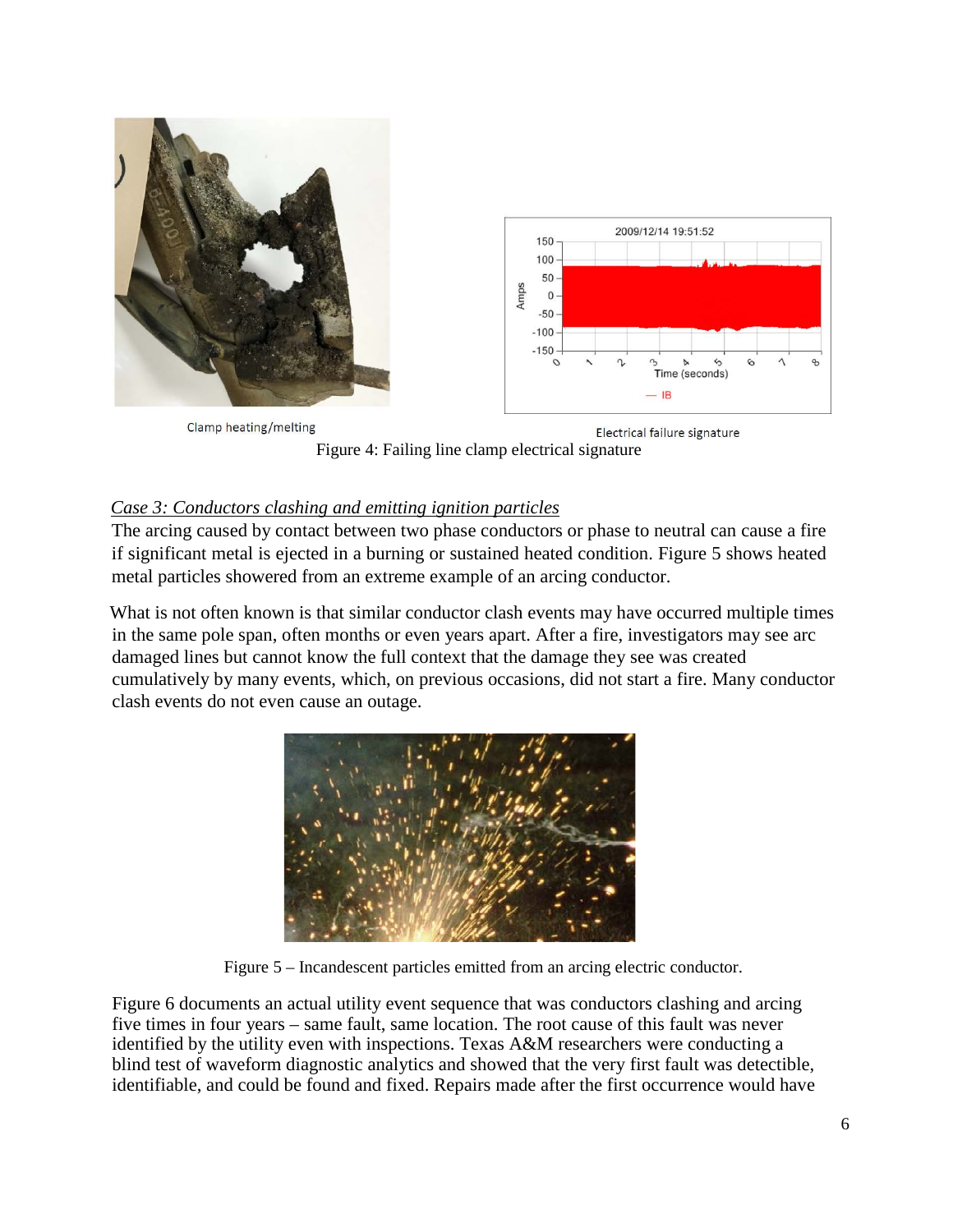prevented four subsequent faults including the loss of power to hundreds of customers on Christmas day.



Figure 6: Repetitive Conductor Slap

# **Common Threads**

What do these three failure mechanisms have in common.

- All of these "failure" mechanisms may exist for days, weeks, or months before fire ignition occurs!
- None of these failure mechanisms can be reliably detected, identified, or found by commonly used protection, monitoring, or AMI (e.g. smart meter) systems used today by utilities.
- If operators are informed in real-time about the existence and periodic reoccurrence of any of these ignition mechanisms on a circuit, they can initiate repairs before a red flag day, before fire ignition or an outage occurs.
- Knowledge of active failure conditions on a circuit may justify de-energizing the circuit on high fire risk days to power down an unhealthy circuit.

Operators need to be aware of and act on ignition mechanisms when high fire risk conditions exist, but they must not be overwhelmed by more data that must be studied, interpreted, and evaluated. They do not have the time or the expertise to analyze complex "waveforms." Operators need real-time, actionable information that points to a clear plan of action. Technology now exists to provide operators continuous, real-time situational awareness of circuit health and activity.

## **Distribution Fault Anticipation Technology**

Working in close cooperation with the Electric Power Research Institute and numerous utility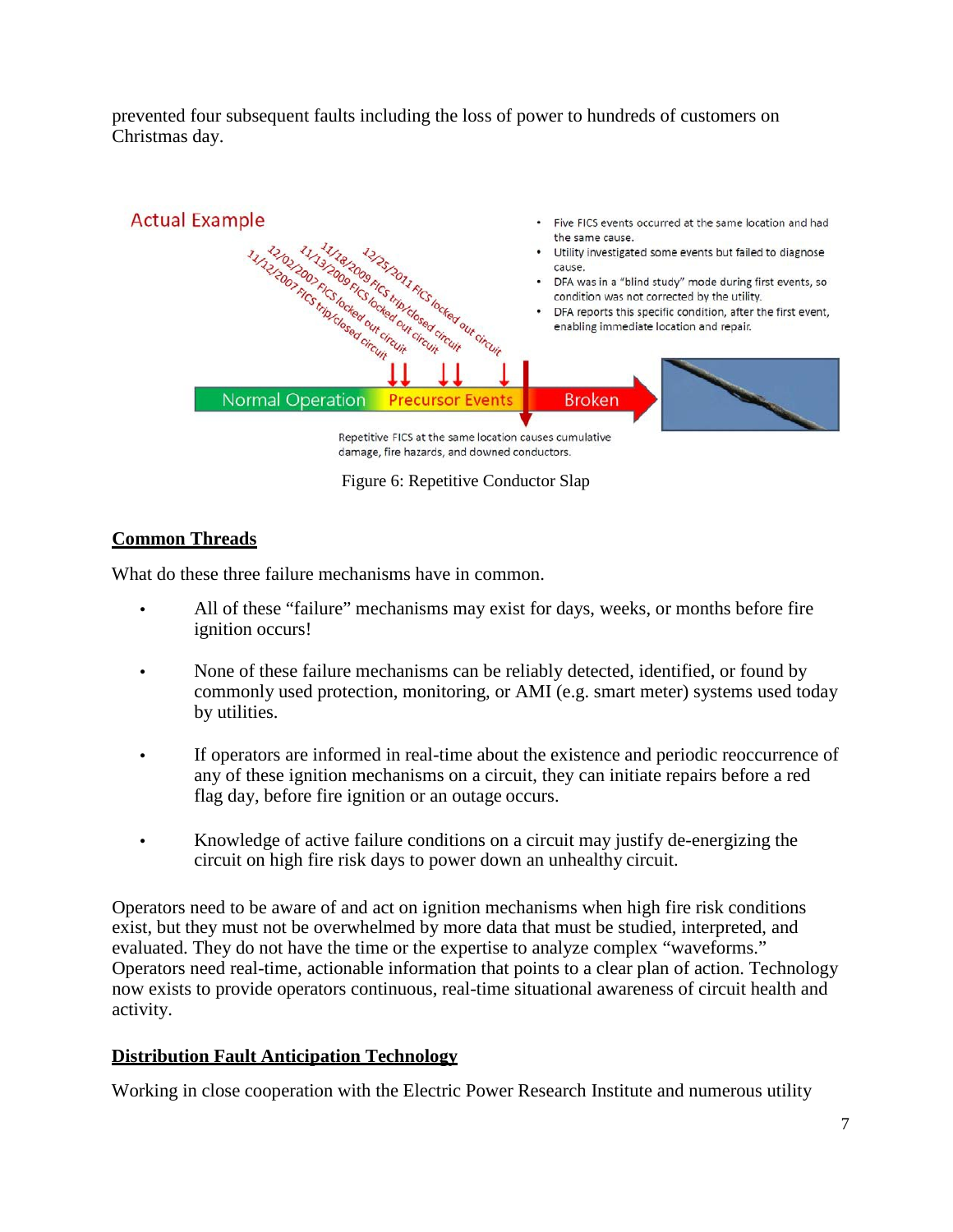companies, Texas A&M Engineering developed Distribution Fault Anticipation (DFA) technology. High-fidelity current and voltage event signatures of naturally occurring device failures and circuit mis-operations were recorded over a 15-year period. Waveform data from more than 1000 circuit-years of monitoring of in-service, medium-voltage distribution circuits at 20+ electric utilities was archived, enabling research into failure detection methods.



Each substation-installed DFA Device monitors an entire circuit 24x7 by analyzing conventional CT and PT waveforms with advanced software and sending results to a central DFA Master Station. Personnel access DFA results via DFA Web.

Figure 7: DFA Monitoring Topology

DFA technology detects circuit events, including early-stage incipient arcing failures of apparatus as well as line failure events that have the potential to ignite wildfires. DFA is practiced with software algorithms – in substation-based hardware that continuously monitors conventional current and voltage sensors (CTs and PTs). No special sensors are needed. Sophisticated proprietary software analyzes those signals to detect normal and abnormal line events, and a central master station server provides event reports to utility personnel. The components of the DFA technology system are illustrated in Figure 5 and described in more detail in references 1-8. Although neither DFA nor any other technology will detect all failures, extensive field demonstration of DFA with multiple utilities has demonstrated that it can provide the sole notice of many events capable of igniting wildfires and events which may affect safe, reliable delivery of electric service.

DFA real-time waveform analytics, developed by Texas A&M Engineering researchers, will enable utilities to better manage circuits to improve reliability, shorten and reduce outages, and prevent certain unsafe conditions such as downed lines and wildfires. Benefits include the following:

- Continuous health monitoring of circuits (24/7/365).
- Advanced waveform analytics for early detection of failing devices.
- Automated diagnostics and device identification what is breaking or broken?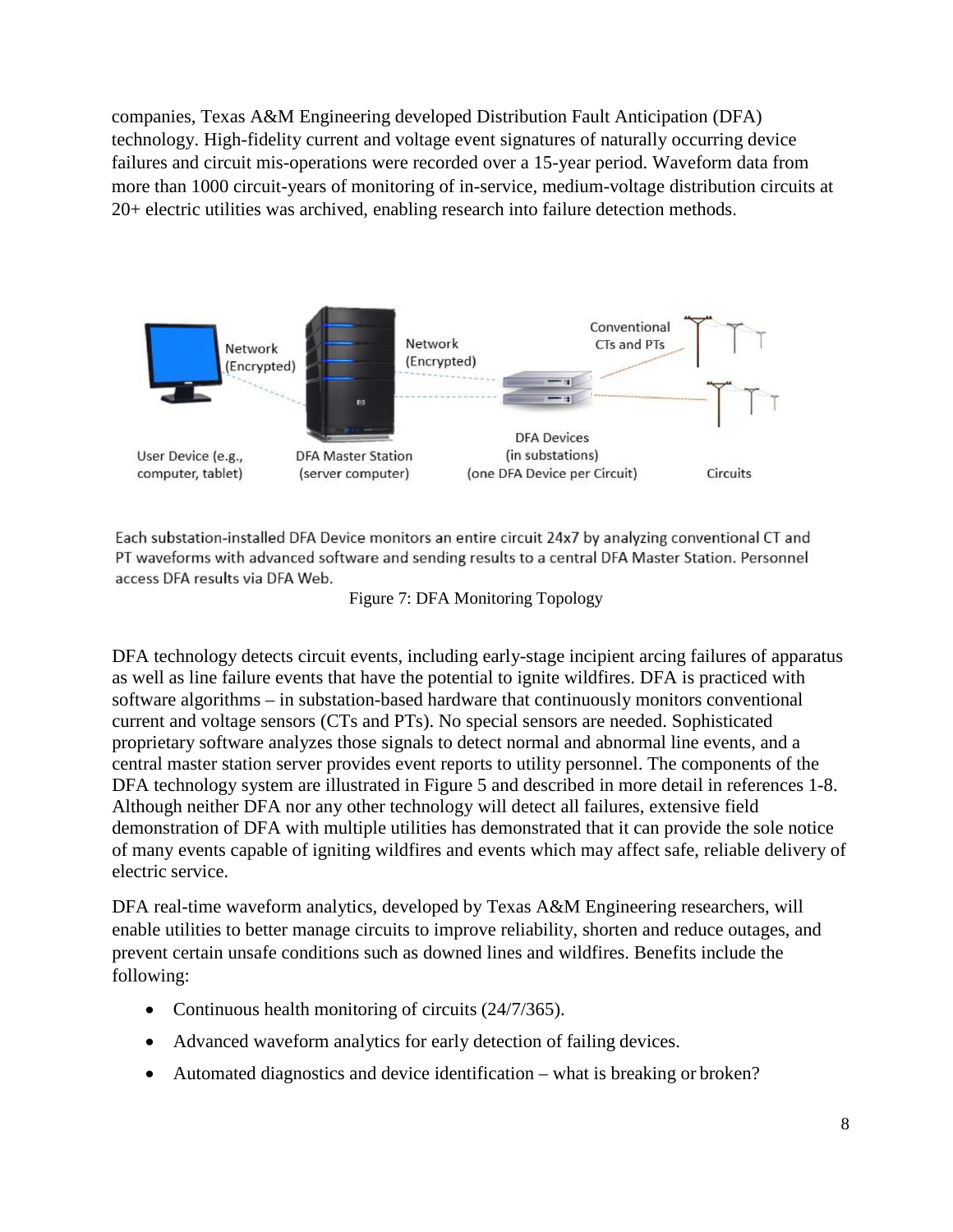• Actionable information to operators in real-time to enable condition-based maintenance.

**Example 1**: A clamp that arced repetitively and failed after a 21-day period, ultimately dropping a line to ground, was detected and identified as it began on the first day. Arcing events toward the end of the 21-day period represent competent fire ignition mechanisms. See Figure 8.



Figure 8: Powerline Clamp Failure

**Example 2**: A repetitive tree branch intrusion on a circuit caused 17 faults in 24 hours and was detected as it first began. If operational, DFA information would assist in location and repair, avoiding numerous faults and preventing the burn down of a line that will arc to the ground, possibly causing a fire.



Figure 9: Repetitive fault from tree limb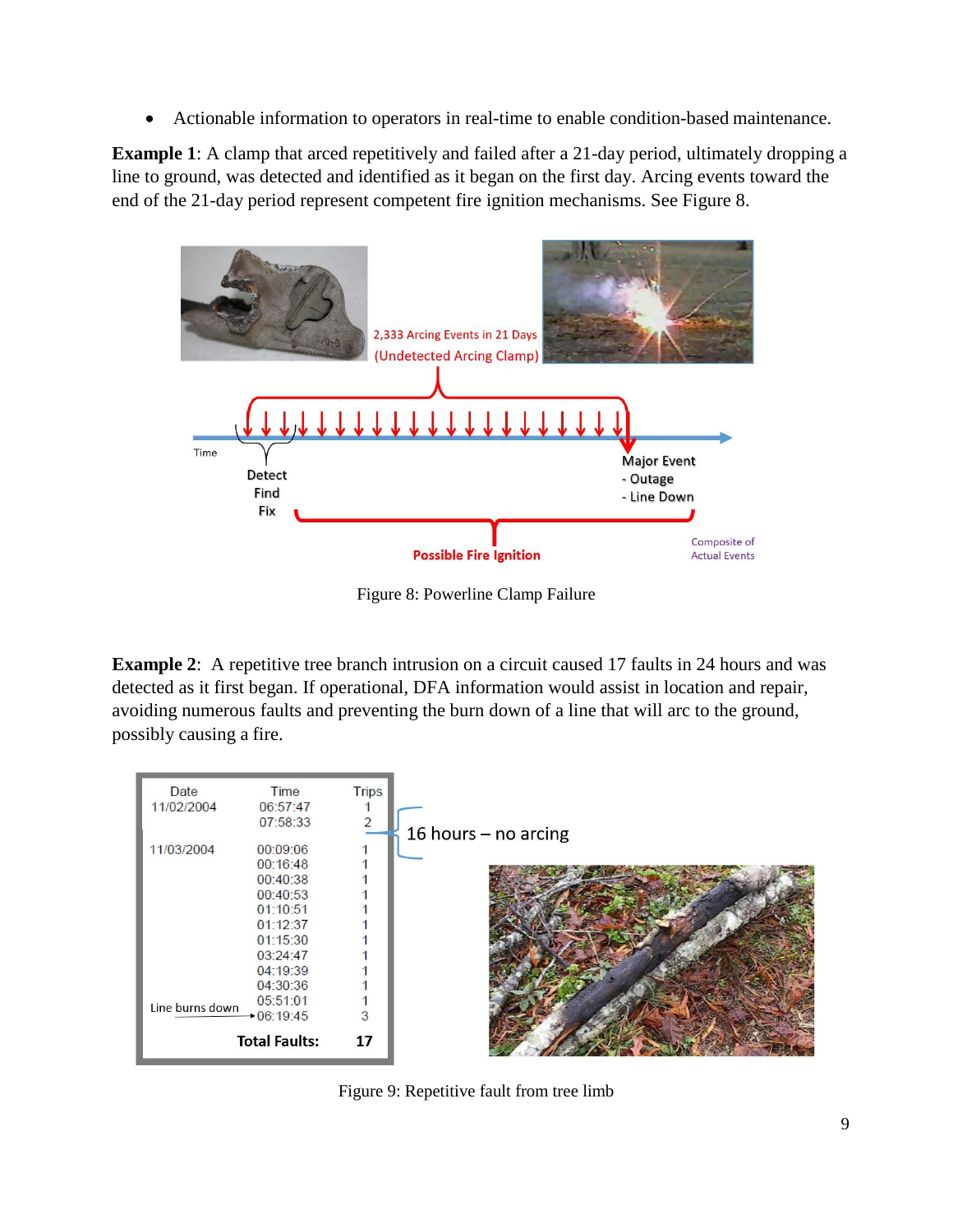### **Diagnostics and Prevention vs. Waiting to React**

Research and years of field demonstrations on 20 utility systems has shown that failing devices and conductor clashing events that can cause ignition of wildfires can often be detected, identified, found, and fixed before catastrophic failure results in a line down or arcing condition that may cause a wildfire. Distribution Fault Anticipation technology is a new tool providing utilities a 24/7 health assessment of circuits. With DFA, utility operators are knowledgeable and informed of circuit conditions and have situational awareness of failing devices and all circuit operations, all day-everyday, but most importantly under high fire risk conditions. This will prevent many power-line caused fires!

## **Conclusion**

Digital technology is broadly used today to improve our quality of life and make us safer. My 1950 Chevrolet had no diagnostic systems. I knew it was broken when it stopped running! Today our cars have a computer under the hood that monitors everything: when the tire pressure is low or the brake system needs work. Automatic warnings that the car is not in perfect health may come days or weeks before a failure actually stops the car.

In medicine, we have come to depend on diagnostics to warn us so that we can find and fix problems long before catastrophic results. Digital/electronic diagnostic systems allow us to find cancer early, when it is much easier to address the condition.

The digital technology applied to cars and medicine has a direct analogy in the electric utility system. It is long overdue that we use advanced digital technologies to diagnose problems in our electric utility system, at the earliest possible stage, so that operators can take actions in real-time to address developing conditions and so that failing devices can be found and fixed before devasting consequences, like fires, result from catastrophic failure.

A rigorous, resilient power system is critical to our economy and way of life. Strengthening and hardening the physical systems is an important tool. But there are insufficient funds and physical resources to rebuild the entire aging infrastructure of our utility system. We can save lives and stop some fires by using advanced digital diagnostic technology that is now available.

## **BIBLIOGRAPHY**

- [1] Carl L. Benner, B. Don Russell, "Intelligent Systems for Improved Reliability and Failure Diagnosis in Distribution Systems," IEEE Transactions on Smart Grid, Vol. 1, No. 1, June 2010, pp. 48-56.
- [2] Robert A. Peterson, Carl L. Benner, and B. Don Russell, "Fault Anticipation Improves Operations," T&D World, vol. 70, no. 6, June 2018, pp. 28-34.
- [3] Jeffrey A. Wischkaemper, Carl L. Benner, B. D. Russell, and Karthick Manivannan, "Wildfire Mitigation Through Advanced Monitoring – State of Texas Demonstration Project," CIGRE USNC Grid of the Future Symposium, Houston, Texas, October 2014.